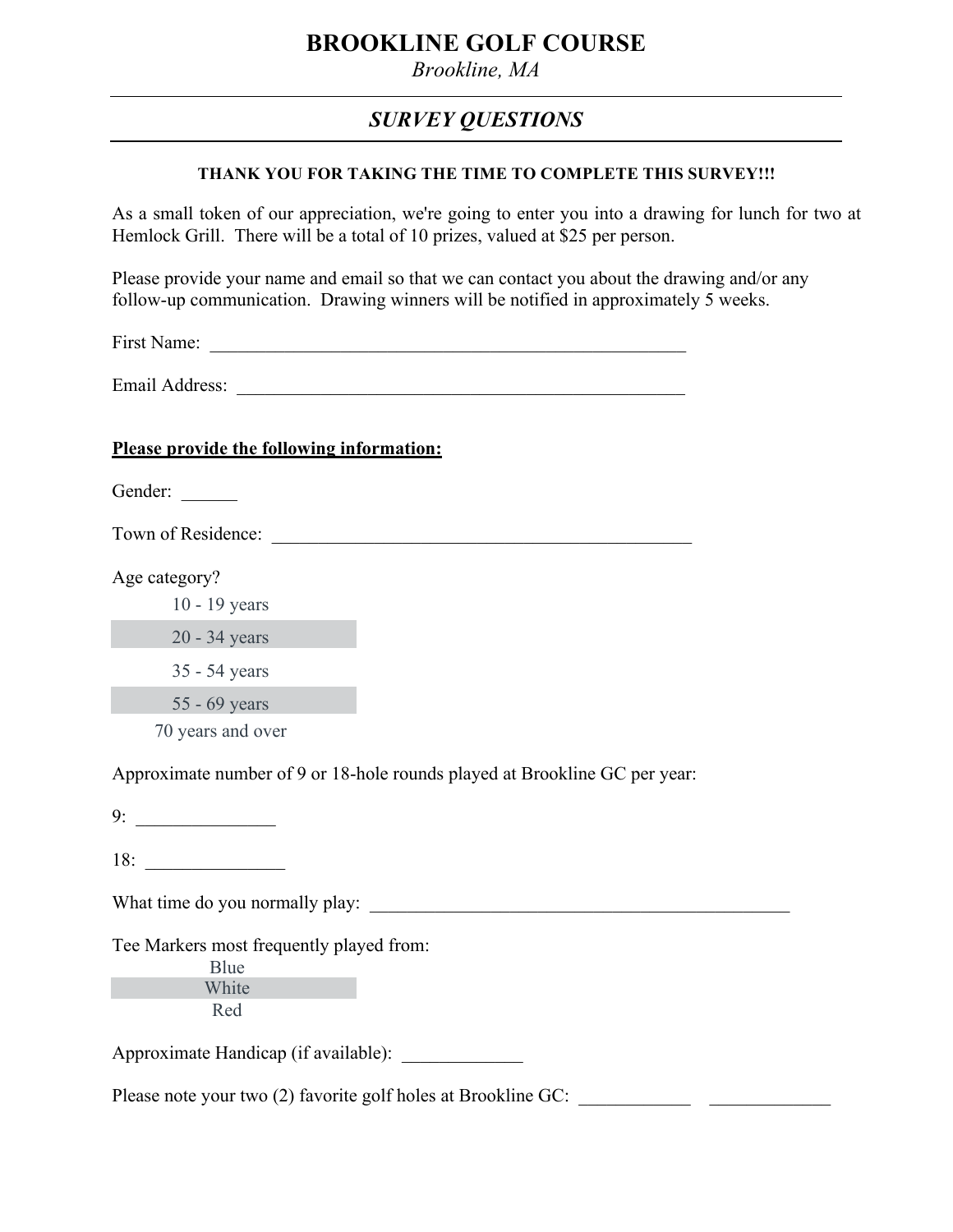What do you like about those holes:

Please note your two (2) least favorite golf holes Brookline GC: \_\_\_\_\_\_\_\_\_\_\_\_\_\_\_

What do you dislike about those holes:

What two improvements would you most like to see occur at Brookline GC (such as "improve the drainage", or "improve speed of service in lounge" or "expand parking area" or "add additional teeing options", etc.):

 $\mathcal{L}_\mathcal{L} = \{ \mathcal{L}_\mathcal{L} = \{ \mathcal{L}_\mathcal{L} = \{ \mathcal{L}_\mathcal{L} = \{ \mathcal{L}_\mathcal{L} = \{ \mathcal{L}_\mathcal{L} = \{ \mathcal{L}_\mathcal{L} = \{ \mathcal{L}_\mathcal{L} = \{ \mathcal{L}_\mathcal{L} = \{ \mathcal{L}_\mathcal{L} = \{ \mathcal{L}_\mathcal{L} = \{ \mathcal{L}_\mathcal{L} = \{ \mathcal{L}_\mathcal{L} = \{ \mathcal{L}_\mathcal{L} = \{ \mathcal{L}_\mathcal{$ 

 $\mathcal{L}_\mathcal{L} = \{ \mathcal{L}_\mathcal{L} = \{ \mathcal{L}_\mathcal{L} = \{ \mathcal{L}_\mathcal{L} = \{ \mathcal{L}_\mathcal{L} = \{ \mathcal{L}_\mathcal{L} = \{ \mathcal{L}_\mathcal{L} = \{ \mathcal{L}_\mathcal{L} = \{ \mathcal{L}_\mathcal{L} = \{ \mathcal{L}_\mathcal{L} = \{ \mathcal{L}_\mathcal{L} = \{ \mathcal{L}_\mathcal{L} = \{ \mathcal{L}_\mathcal{L} = \{ \mathcal{L}_\mathcal{L} = \{ \mathcal{L}_\mathcal{$ 

 $\mathcal{L}_\mathcal{L} = \{ \mathcal{L}_\mathcal{L} = \{ \mathcal{L}_\mathcal{L} = \{ \mathcal{L}_\mathcal{L} = \{ \mathcal{L}_\mathcal{L} = \{ \mathcal{L}_\mathcal{L} = \{ \mathcal{L}_\mathcal{L} = \{ \mathcal{L}_\mathcal{L} = \{ \mathcal{L}_\mathcal{L} = \{ \mathcal{L}_\mathcal{L} = \{ \mathcal{L}_\mathcal{L} = \{ \mathcal{L}_\mathcal{L} = \{ \mathcal{L}_\mathcal{L} = \{ \mathcal{L}_\mathcal{L} = \{ \mathcal{L}_\mathcal{$ 

 $\mathcal{L}_\mathcal{L} = \{ \mathcal{L}_\mathcal{L} = \{ \mathcal{L}_\mathcal{L} = \{ \mathcal{L}_\mathcal{L} = \{ \mathcal{L}_\mathcal{L} = \{ \mathcal{L}_\mathcal{L} = \{ \mathcal{L}_\mathcal{L} = \{ \mathcal{L}_\mathcal{L} = \{ \mathcal{L}_\mathcal{L} = \{ \mathcal{L}_\mathcal{L} = \{ \mathcal{L}_\mathcal{L} = \{ \mathcal{L}_\mathcal{L} = \{ \mathcal{L}_\mathcal{L} = \{ \mathcal{L}_\mathcal{L} = \{ \mathcal{L}_\mathcal{$ 

 $\mathcal{L}_\mathcal{L} = \{ \mathcal{L}_\mathcal{L} = \{ \mathcal{L}_\mathcal{L} = \{ \mathcal{L}_\mathcal{L} = \{ \mathcal{L}_\mathcal{L} = \{ \mathcal{L}_\mathcal{L} = \{ \mathcal{L}_\mathcal{L} = \{ \mathcal{L}_\mathcal{L} = \{ \mathcal{L}_\mathcal{L} = \{ \mathcal{L}_\mathcal{L} = \{ \mathcal{L}_\mathcal{L} = \{ \mathcal{L}_\mathcal{L} = \{ \mathcal{L}_\mathcal{L} = \{ \mathcal{L}_\mathcal{L} = \{ \mathcal{L}_\mathcal{$ 

 $\mathcal{L}_\mathcal{L} = \{ \mathcal{L}_\mathcal{L} = \{ \mathcal{L}_\mathcal{L} = \{ \mathcal{L}_\mathcal{L} = \{ \mathcal{L}_\mathcal{L} = \{ \mathcal{L}_\mathcal{L} = \{ \mathcal{L}_\mathcal{L} = \{ \mathcal{L}_\mathcal{L} = \{ \mathcal{L}_\mathcal{L} = \{ \mathcal{L}_\mathcal{L} = \{ \mathcal{L}_\mathcal{L} = \{ \mathcal{L}_\mathcal{L} = \{ \mathcal{L}_\mathcal{L} = \{ \mathcal{L}_\mathcal{L} = \{ \mathcal{L}_\mathcal{$ 

\_\_\_\_\_\_\_\_\_\_\_\_\_\_\_\_\_\_\_\_\_\_\_\_\_\_\_\_\_\_\_\_\_\_\_\_\_\_\_\_\_\_\_\_\_\_\_\_\_\_\_\_\_\_\_\_\_\_\_\_\_\_\_\_\_\_\_\_\_\_\_\_\_\_\_\_\_\_\_\_

\_\_\_\_\_\_\_\_\_\_\_\_\_\_\_\_\_\_\_\_\_\_\_\_\_\_\_\_\_\_\_\_\_\_\_\_\_\_\_\_\_\_\_\_\_\_\_\_\_\_\_\_\_\_\_\_\_\_\_\_\_\_\_\_\_\_\_\_\_\_\_\_\_\_\_\_\_\_\_\_

Other than Brookline GC, what course is your favorite to play and why:

### **PLEASE RATE THE FOLLOWING AREAS OF THE COURSE:**

| <b>OVERALL</b><br><b>FACILITY:</b> | Poor 1 | $\overline{2}$ | 3 | $\overline{4}$ | 5 Excellent |
|------------------------------------|--------|----------------|---|----------------|-------------|
|                                    |        |                |   |                |             |
| Course conditions:                 |        |                |   |                |             |
| Pro shop selection:                |        |                |   |                |             |
| Practice facility:                 |        |                |   |                |             |
| <b>Customer Service:</b>           |        |                |   |                |             |
| Pace of play:                      |        |                |   |                |             |
| Golf carts:                        |        |                |   |                |             |
| <b>BUNKERS:</b>                    | Poor 1 | $\overline{2}$ | 3 | $\overline{4}$ | 5 Excellent |
| Positioning:                       |        |                |   |                |             |
| Attractiveness:                    |        |                |   |                |             |
| Conditioning:                      |        |                |   |                |             |
| Comments:                          |        |                |   |                |             |
| <b>GREENS:</b>                     | Poor 1 | $\overline{2}$ | 3 | $\overline{4}$ | 5 Excellent |
| Playability:                       |        |                |   |                |             |
| Attractiveness:                    |        |                |   |                |             |
| Conditioning:                      |        |                |   |                |             |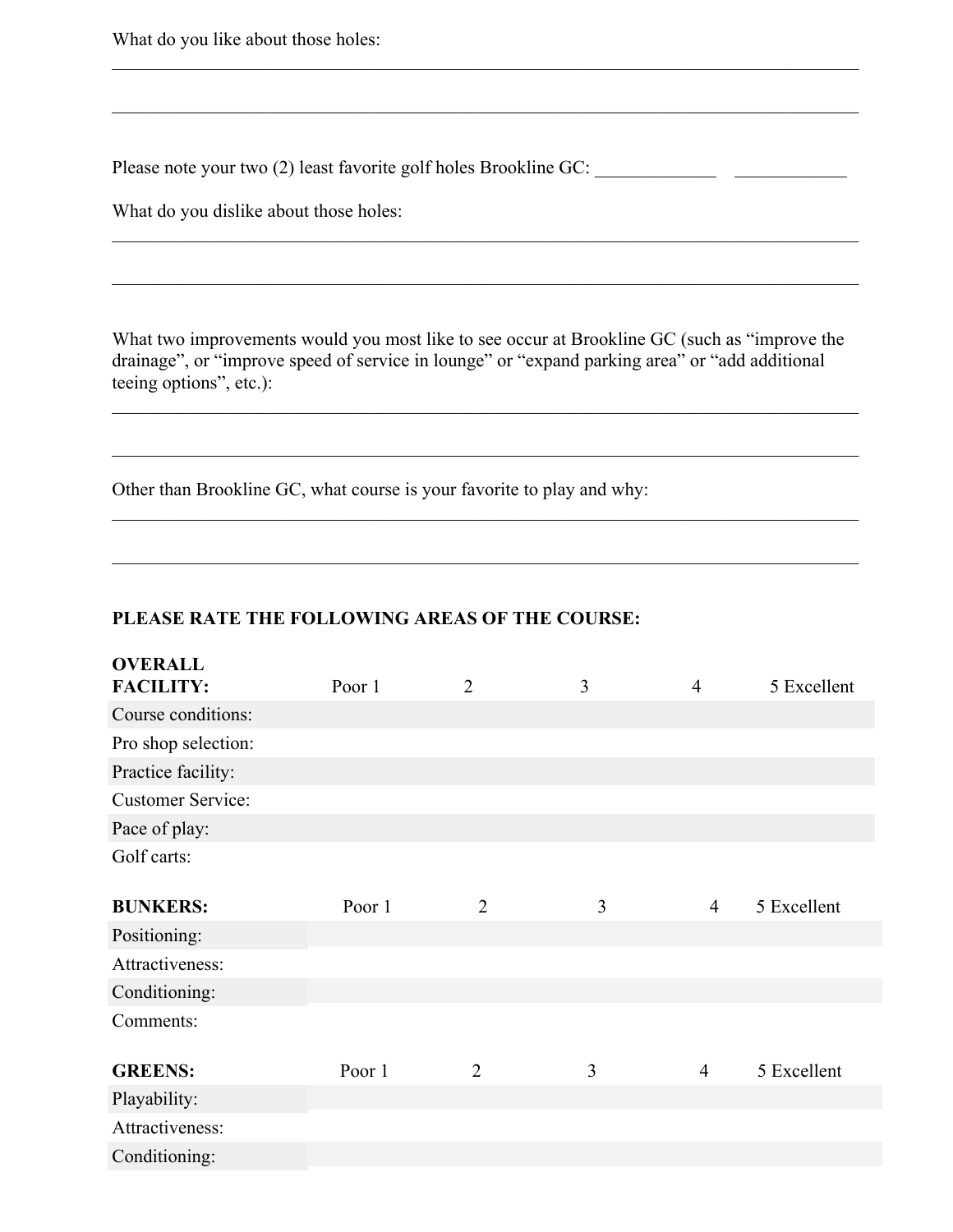## Comments:

| <b>TEES:</b>            | Poor 1 | $\overline{2}$ | 3              | $\overline{4}$ | 5 Excellent |
|-------------------------|--------|----------------|----------------|----------------|-------------|
| Variety:                |        |                |                |                |             |
| Accessibility:          |        |                |                |                |             |
| Conditioning:           |        |                |                |                |             |
| Comments:               |        |                |                |                |             |
| <b>FAIRWAYS:</b>        | Poor 1 | $\overline{2}$ | 3              | $\overline{4}$ | 5 Excellent |
| Width:                  |        |                |                |                |             |
| Playability:            |        |                |                |                |             |
| Conditioning:           |        |                |                |                |             |
| Comments:               |        |                |                |                |             |
| <b>CART PATHS:</b>      | Poor 1 | $\overline{2}$ | $\overline{3}$ | $\overline{4}$ | 5 Excellent |
| Location/Accessibility: |        |                |                |                |             |
| Condition:              |        |                |                |                |             |
| Comments:               |        |                |                |                |             |
| <b>TREES:</b>           | Poor 1 | $\overline{2}$ | $\overline{3}$ | $\overline{4}$ | 5 Excellent |
| Positioning:            |        |                |                |                |             |
| Attractiveness:         |        |                |                |                |             |
| Health:                 |        |                |                |                |             |
| Comments:               |        |                |                |                |             |
|                         |        |                |                |                |             |

Please rank the importance of each area in your decision-making process of deciding where to play golf:

| Not Important        | $\overline{2}$ | 3 | 4 | 5 Important |
|----------------------|----------------|---|---|-------------|
| Price:               |                |   |   |             |
| Location:            |                |   |   |             |
| Food/Beverage:       |                |   |   |             |
| Aesthetics:          |                |   |   |             |
| Greens Condition:    |                |   |   |             |
| Tee Variety:         |                |   |   |             |
| Playability:         |                |   |   |             |
| Fairway Conditions:  |                |   |   |             |
| Practice Facility:   |                |   |   |             |
| Pace of Play:        |                |   |   |             |
| Ability to Walk:     |                |   |   |             |
| Golf Cart Condition: |                |   |   |             |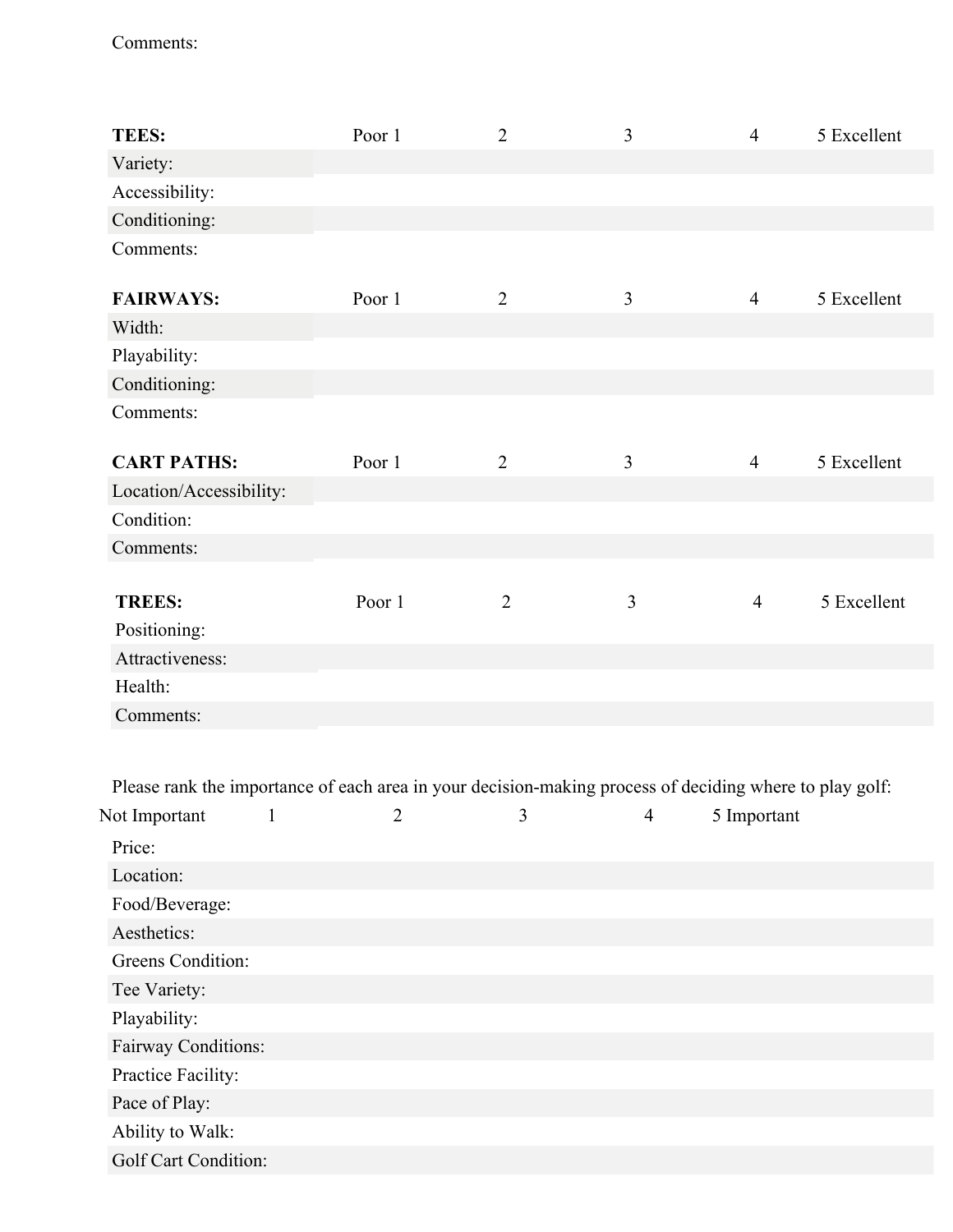Comments:

## **BASED ON YOUR OVERALL EXPERIENCE, I AM LIKELY TO:**

- $\Box$  Play here again
- Recommend a friend
- $\Box$  Schedule an event
- Never Return

Are you familiar with Article 97 Open Space Protection of the Town of Brookline:  $Y/N$ 

Are you familiar with the numerous environmental and site challenges the golf course is subject to:  $\frac{Y/N}{Y}$ 

Have you been to the golf course for other activities other than golfing or using the practice facility:  $\frac{Y/N}{N}$ 

If yes, what activities: \_\_\_\_\_\_\_\_\_\_\_\_\_\_\_\_\_\_\_\_\_\_\_\_\_\_\_\_\_\_\_\_\_\_\_\_\_\_\_\_\_\_\_\_\_\_\_\_\_\_\_\_\_\_\_\_\_\_

What other recreational uses would you like to see considered without jeopardizing our ability to feature 18 holes of golf:

 $\mathcal{L}_\mathcal{L} = \{ \mathcal{L}_\mathcal{L} = \{ \mathcal{L}_\mathcal{L} = \{ \mathcal{L}_\mathcal{L} = \{ \mathcal{L}_\mathcal{L} = \{ \mathcal{L}_\mathcal{L} = \{ \mathcal{L}_\mathcal{L} = \{ \mathcal{L}_\mathcal{L} = \{ \mathcal{L}_\mathcal{L} = \{ \mathcal{L}_\mathcal{L} = \{ \mathcal{L}_\mathcal{L} = \{ \mathcal{L}_\mathcal{L} = \{ \mathcal{L}_\mathcal{L} = \{ \mathcal{L}_\mathcal{L} = \{ \mathcal{L}_\mathcal{$ 

Do you cross country ski:  $\frac{Y/N}{Y}$ 

Do you have children that like to snow sled:  $\frac{Y/N}{Y}$ 

How do you define sustainability as it relates to the Brookline Golf Course: \_\_\_\_\_\_\_\_\_\_\_\_\_\_\_\_\_\_\_\_\_\_\_\_\_\_\_\_\_\_\_\_\_

 $\mathcal{L}_\mathcal{L} = \{ \mathcal{L}_\mathcal{L} = \{ \mathcal{L}_\mathcal{L} = \{ \mathcal{L}_\mathcal{L} = \{ \mathcal{L}_\mathcal{L} = \{ \mathcal{L}_\mathcal{L} = \{ \mathcal{L}_\mathcal{L} = \{ \mathcal{L}_\mathcal{L} = \{ \mathcal{L}_\mathcal{L} = \{ \mathcal{L}_\mathcal{L} = \{ \mathcal{L}_\mathcal{L} = \{ \mathcal{L}_\mathcal{L} = \{ \mathcal{L}_\mathcal{L} = \{ \mathcal{L}_\mathcal{L} = \{ \mathcal{L}_\mathcal{$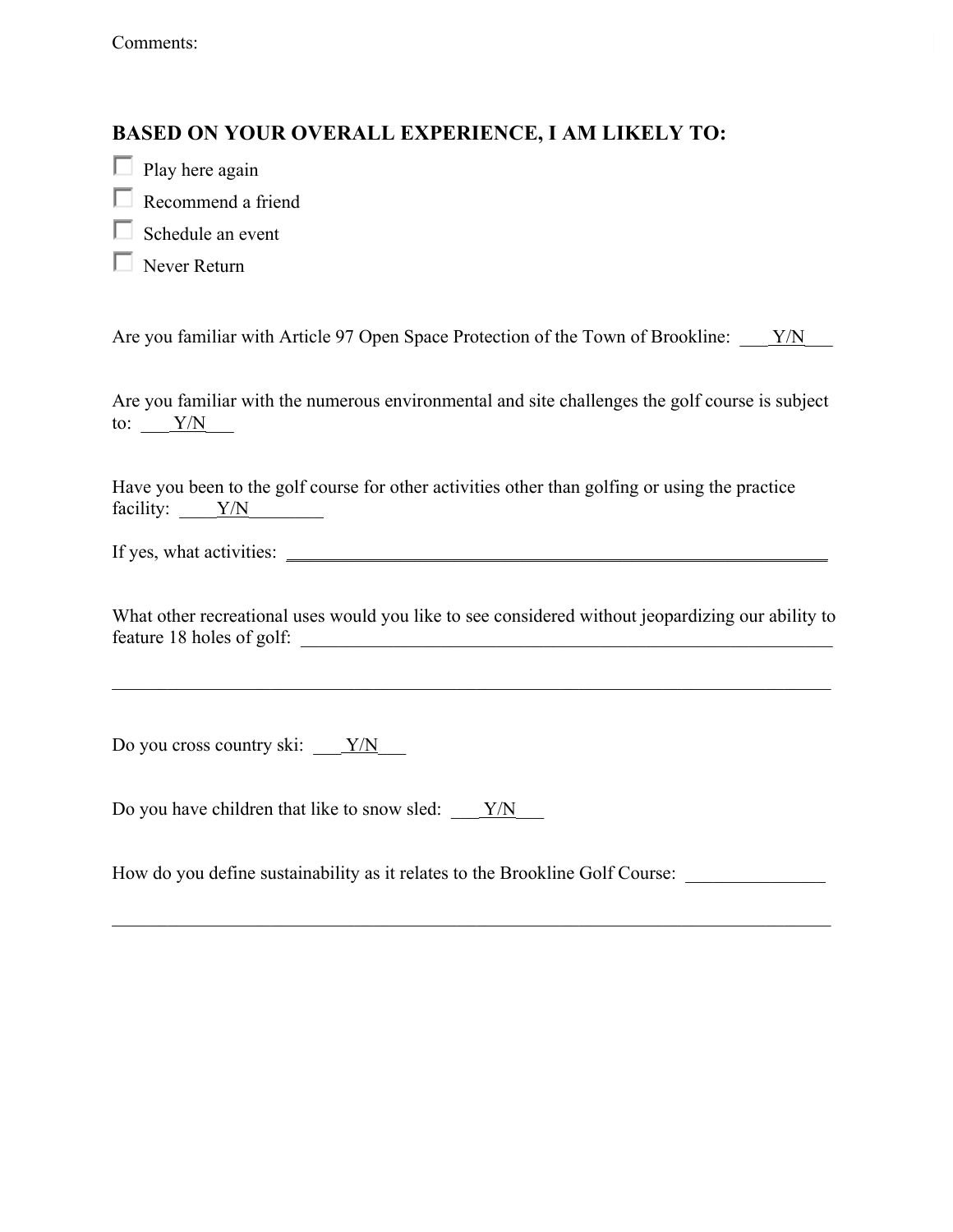In the past 12 months, which of the following activities have you or anyone in your household participated in, in Brookline or elsewhere? By participation, we mean situations where you or a member of your household actively participate, either at home or in public.

| Attending Special Events (i.e. Fall Fairs)                                              |
|-----------------------------------------------------------------------------------------|
| Walking or Hiking for Leisure                                                           |
| Hockey                                                                                  |
| Golf                                                                                    |
| Leisure Skating                                                                         |
| Broomball                                                                               |
| Ringette                                                                                |
| <b>Trail Running</b>                                                                    |
| Use of Playground Equipment                                                             |
| Baseball, Softball                                                                      |
| Running/Jogging                                                                         |
| Soccer                                                                                  |
| Lacrosse                                                                                |
| Rock Climbing                                                                           |
| <b>Cycling or Mountain Biking</b>                                                       |
| Organized Youth Programs (e.g. summer camps, youth club, etc.)                          |
| <b>Basketball</b>                                                                       |
| Volleyball                                                                              |
| Tennis/Pickleball                                                                       |
| Curling                                                                                 |
| Lawn Bowling                                                                            |
| <b>Equestrian Activities</b>                                                            |
| Organized Senior Programs (i.e. billiards, guest speakers, gentle fitness, cards, etc.) |
| Visual/Creative Arts                                                                    |
| None of the above                                                                       |
| Other (please specify)                                                                  |
|                                                                                         |

Are you and any members of your household able to participate in active recreation activities (e.g. sports, physical wellness, outdoor play, etc.), as often as you would like:

 $\Box$  Yes

 $\Box$  No